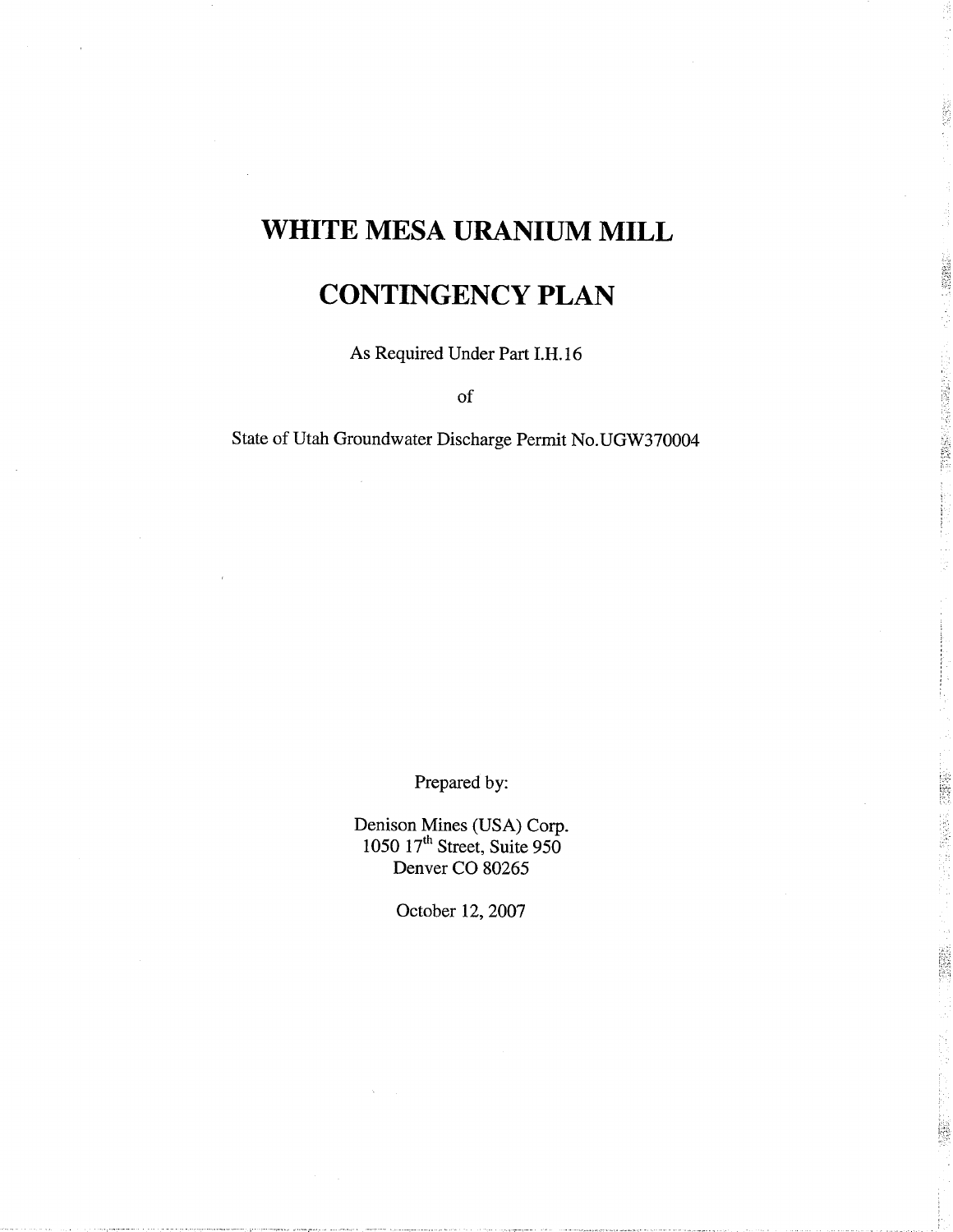## TABLE OF CONTENTS

1. 1989年

22000000

· 特定公司 (2008年6月)

B

美国家

ian<br>Biy

|            |                                                                | <u>Page</u>             |
|------------|----------------------------------------------------------------|-------------------------|
| 1.         | <b>INTRODUCTION</b>                                            | <u>No.</u><br>3         |
|            |                                                                |                         |
| 2.         | <b>PURPOSE</b>                                                 | 3                       |
| 3.         | <b>GROUNDWATER CONTAMINATION</b>                               | 3                       |
| 3.1.       | Notification                                                   | $\overline{4}$          |
| 3.2.       | <b>Continuation of Accelerated Monitoring</b>                  | $\overline{\mathbf{4}}$ |
| 3.3.       | Submission of Plan and Timetable                               | $\overline{\mathbf{4}}$ |
| 3.4.       | Groundwater Remediation Plan                                   | 5                       |
| 4.         | <b>MILL DISCHARGE VIOLATIONS - INCLUDING</b>                   | 5                       |
|            | UNAUTHORIZED DISCHARGE OR RELEASE OF PROHIBITED                |                         |
|            | <b>CONTAMINANTS TO THE TAILING CELLS</b>                       |                         |
| 4.1.       | <b>Notifications</b>                                           | 6                       |
| 4.2.       | <b>Field Activities</b>                                        | 6                       |
| 4.3.       | Request for Approvals and/or Waivers                           | 6                       |
| 5.         | <b>DMT VIOLATIONS</b>                                          | $\tau$                  |
| 5.1.       | Tailings Cell Wastewater Pool Elevation Above the Maximum      | $\overline{7}$          |
| Elevations |                                                                |                         |
| 5.2.       | Excess Head in Tailings Cells 2 and 3 Slimes Drain Systems     | $8\,$                   |
| 5.3.       | <b>Excess Elevation For Tailings Solids</b>                    | $\bf 8$                 |
| 5.4.       | <b>Roberts Pond Wastewater Elevation</b>                       | 9                       |
| 5.5.       | Feedstock Storage Area                                         | 9                       |
| 5.6.       | Mill Site Chemical Reagent Storage                             | 10                      |
| 5.7.       | Failure to Construct as per Approval                           | 11                      |
| 5.8.       | Failure to Comply with Stormwater Management and Spill Control | 11                      |
|            | Requirements                                                   |                         |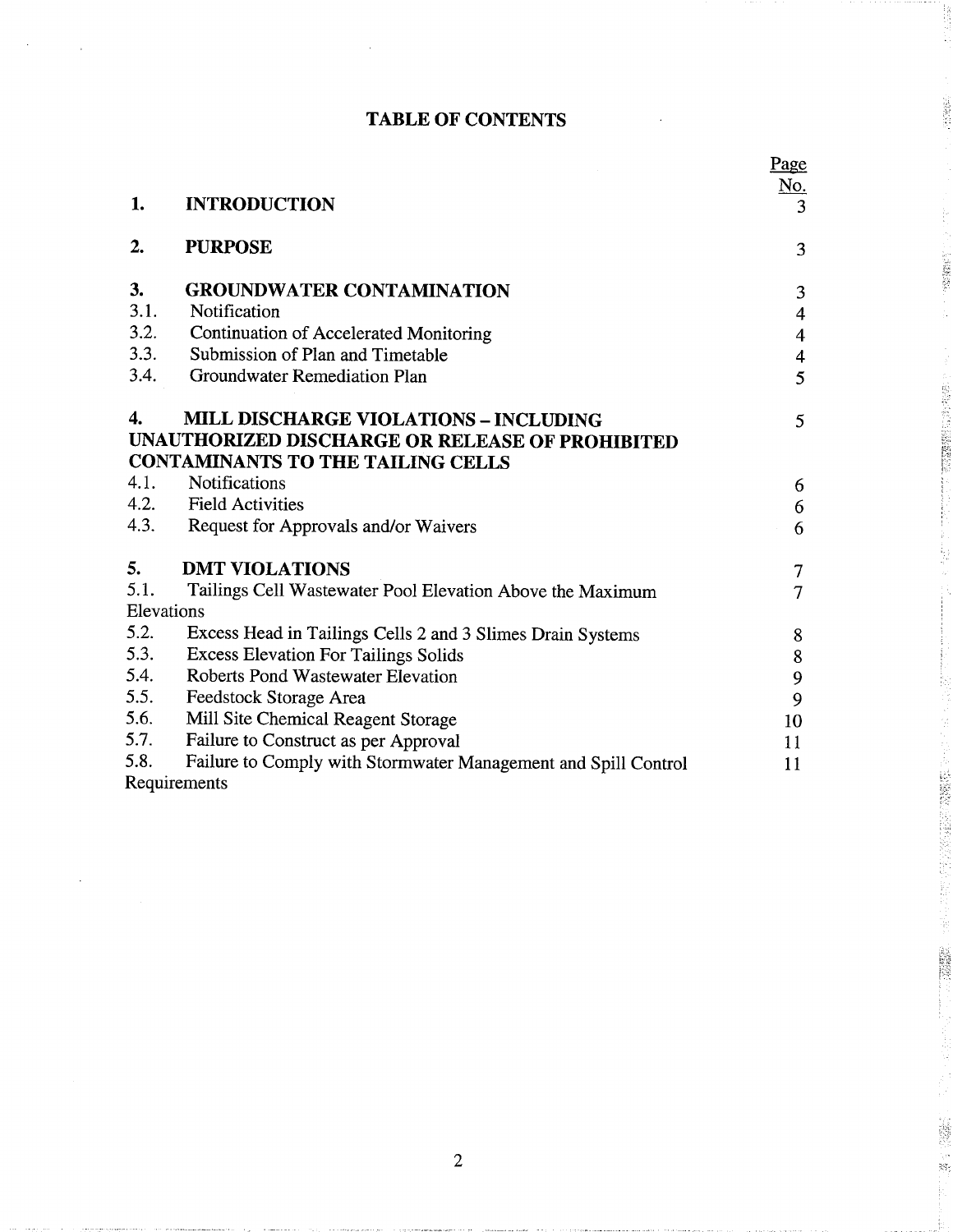### WHITE MESA URANIUM MILL CONTINGENCY PLAN State of Utah Groundwater Discharge Permit No. UGW370004

#### 1. INTRODUCTION

The State of Utah has granted Ground Water Discharge Permit No. UGW370004 (the "GWDP") for Denison Mines (USA) Corp.'s ("Denison's") White Mesa Uranium Mill (the "Mill"). The GWDP specifies the construction, operation, and monitoring requirements for all facilities at the Mill that have a potential to discharge pollutants directly or indirectly into groundwater

#### $2.$ PURPOSE

This Contingency Plan (the "Plan") provides a detailed list of actions Denison will take to regain compliance with GWDP limits and Discharge Minimization Technology ("DMT") requirements defined in Parts I.C and I.D of the GWDP. The timely execution of contingency and corrective actions outlined in this Plan will provide Denison with the basis to exercise the Affirmative Action Defense provision in Part I.G.3.c) of the GWDP and thereby avoid noncompliance status and potential enforcement action<sup>1</sup>.

The contingency actions required to regain compliance with GWDP limits and DMT requirements defined in Parts I.C and I.D of the GWDP are described below

#### $3.$ GROUNDWATER CONTAMINATION

Since there are many different possible scenarios that could potentially give rise to groundwater contamination, and since the development and implementation of a remediation program will normally be specific to each particular scenario, this Plan does not outline a definitive remediation program. Rather, this Plan describes the steps that will be followed by Denison in the event Denison is found to be out of compliance with respect to any constituent in any monitoring well, pursuant to Part I.G.2 of the GWDP.

When the concentration of any parameter in a compliance monitoring well is out of compliance, Denison will, subject to specific requirements of the Executive Secretary as set forth in any notice, order, remediation plan or the equivalent, implement the following process

 $<sup>1</sup>$  Part I.G.3.c) of the GWDP provides that, in the event a compliance action is initiated against Denison for</sup> violation of permit conditions relating to best available technology or DMT, Denison may affirmatively defend against that action by demonstrating that it has made appropriate notifications, that the failure was not intentional or caused by Denison's negligence, that Denison has taken adequate measures to meet permit conditions in a timely manner or has submitted an adequate plan and schedule for meeting permit conditions, and that the provisions of UCA 19-5-107 have not been violated.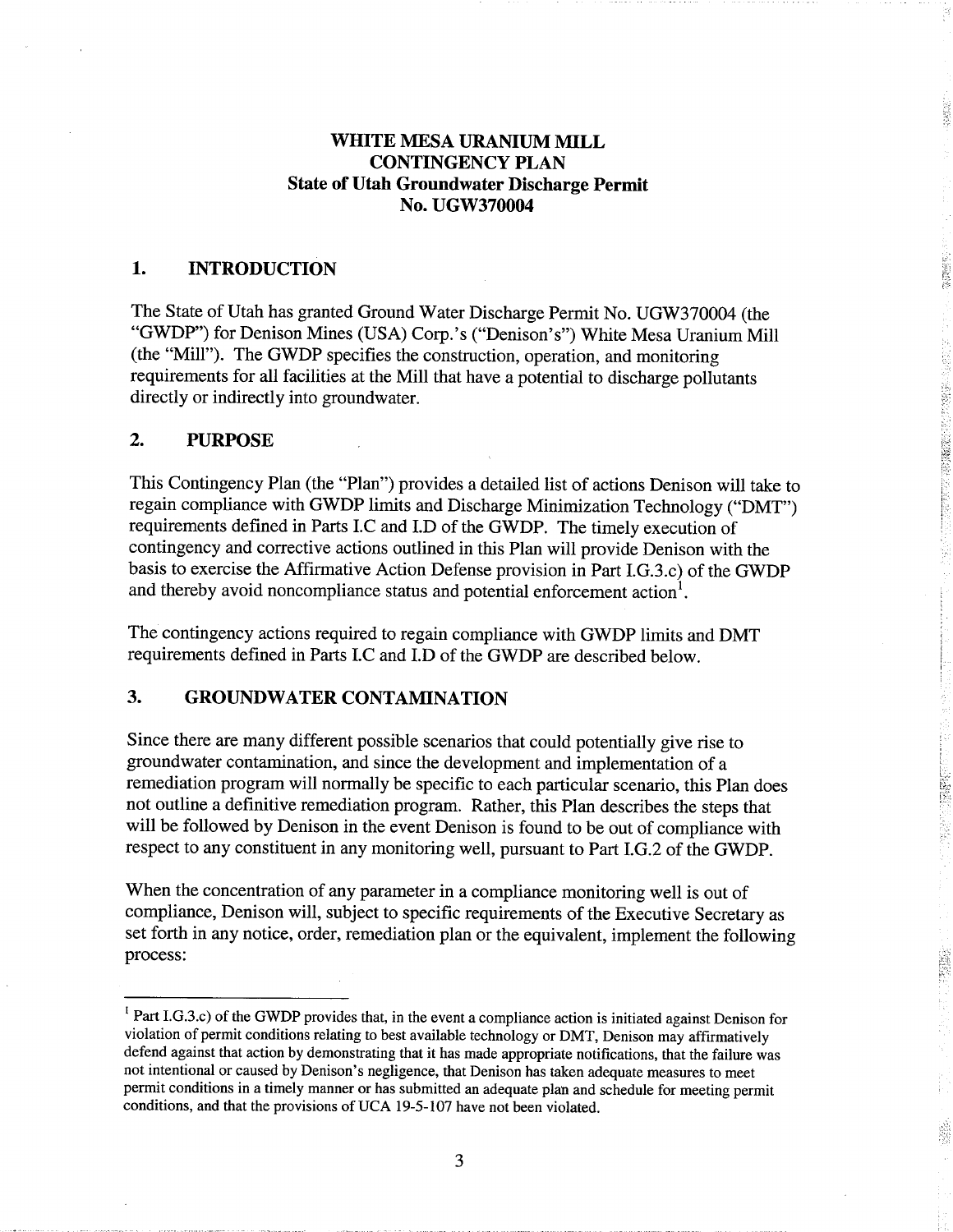#### 3.1 Notification

Denison will notify the Executive Secretary of the out of compliance status within <sup>24</sup> hours after detection of that status followed by a written notice within 5 days after detection, as required under Part I.G.4.a) of the GWDP.

#### 3.2 Continuation of Accelerated Monitoring

Denison will continue accelerated sampling for the parameter in that compliance monitoring well pursuant to Part I.G.1 of the GWDP, unless the Executive Secretary determines that other periodic sampling is appropriate, until the facility is brought into compliance, as required under Part I.G.4.b) of the GWDP.

If the accelerated monitoring demonstrates that the Mill is no longer out of compliance with respect to a parameter in a well, then, with the written approval of the Executive Secretary, Denison will cease accelerated monitoring for the parameter, and no further steps will be followed by Denison with respect to such parameter

今天中心 医皮肤皮炎 医心室

#### 3.3 Submission of Plan and Timetable

If the accelerated monitoring confirms that the Mill is out of compliance with respect to a parameter in a well, then, within 30 days of such confirmation, Denison will prepare and submit to the Executive Secretary a plan and a time schedule for assessment of the sources, extent and potential dispersion of the contamination, and an evaluation of potential remedial action to restore and maintain ground water quality to ensure that permit limits will not be exceeded at the compliance monitoring point and that DMT will be reestablished, as required under part I.G.4.c) of the GWDP. This plan will normally include

- The requirement for Denison to prepare a detailed and comprehensive a) operational history of the facility and surrounding areas which explores all activities that may have contributed to the contamination
- $b)$ A requirement for Denison to complete an evaluation, which may include geochemical and hydrogeological analyses to determine whether or not the contamination was caused by Mill activities or was caused by natural forces or offsite activities
- If it is concluded that the contamination is the result of current or past activities  $\mathbf{c}$ at the Mill, Denison will prepare a Characterization Report, which characterizes the physical, chemical, and radiological extent of the ground water contamination. This will normally include a description of any additional wells to be used or installed to characterize the plume and the hydrogeologic characteristics of the affected zone, the analytical parameters to be obtained, the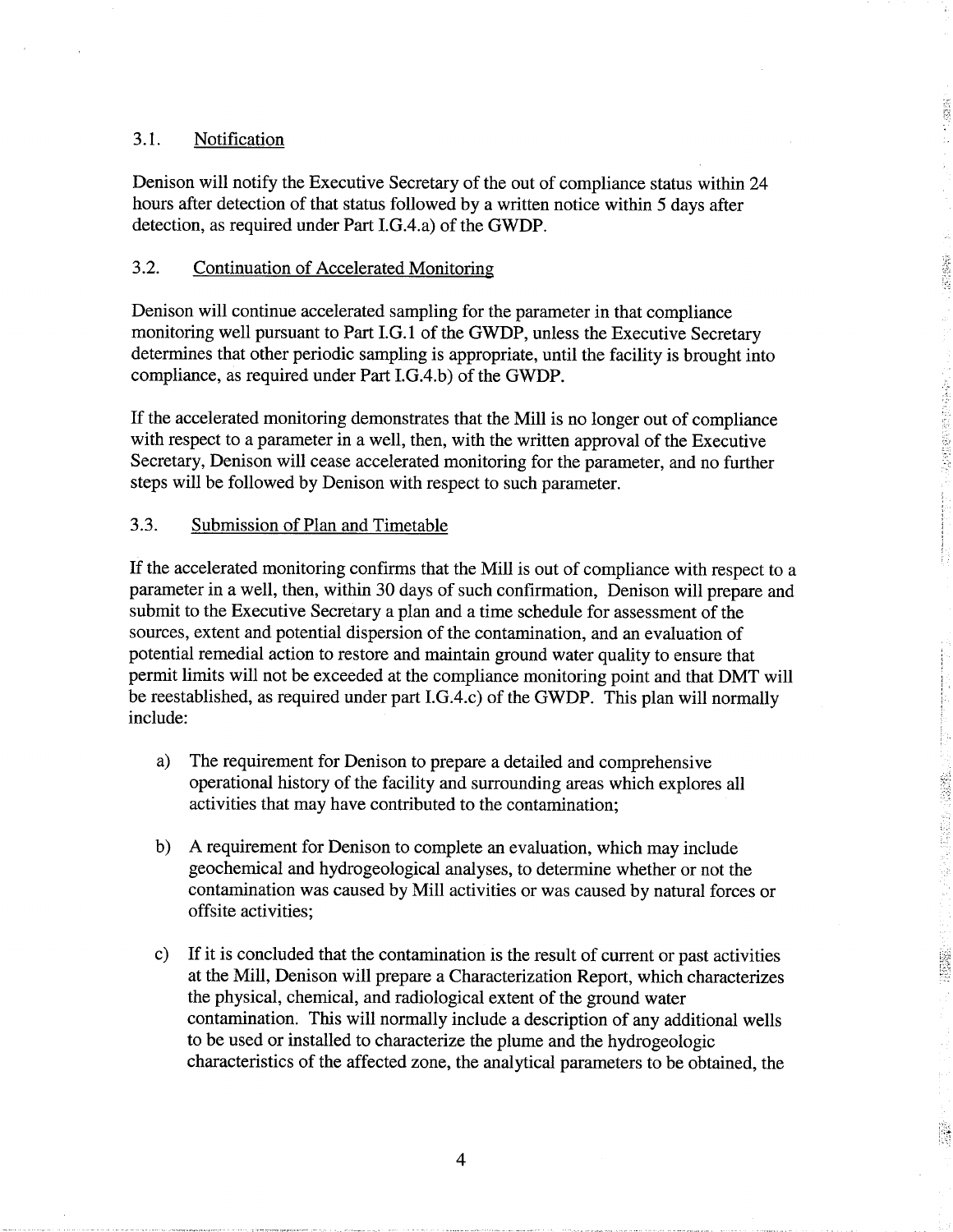samples of ground water to be taken, and any other means to measure and characterize the affected ground water and contamination zone; and

 $\mathbf{d}$ If it is concluded that the contamination is the result of current or past activities at the Mill, Denison will evaluate potential remedial actions, including actions to restore and maintain groundwater quality to ensure that permit limits will not be exceeded at the compliance monitoring point and that DMT will be reestablished as well as actions that merely allow natural attenuation to operate and actions that involve applying for Alternate Concentration Limits ("ACLs"). If groundwater remediation is required, Denison will prepare and submit to the Executive Secretary a Ground Water Remediation Plan, as described in Section 3.4 below.

2000年4月

휭

**大地震的 医神经病的** 

V<br>N

#### 3.4 Groundwater Remediation Plan

If the Executive Secretary determines that ground water remediation is needed, Denison will submit a Ground Water Remediation Plan to the Executive Secretary within the time frame requested by the Executive Secretary. The Ground Water Remediation Plan will normally include

- A description and schedule of how Denison will implement a corrective action a) program that prevents contaminants from exceeding the ground water protection levels or ACLs at the compliance monitoring point $(s)$  or other locations approved by the Executive Secretary, by removing the contaminants, treating them in place, or by other means as approved by the Executive Secretary:
- A description of the remediation monitoring program to demonstrate the  $\mathbf{b}$ effectiveness of the plan; and
- $\mathbf{c}$ Descriptions of how corrective action will apply to each source of the pollution.

Denison will implement the Ground Water Remediation Plan in accordance with schedule to be submitted by Denison and approved by the Executive Secretary

#### 4. MILL DISCHARGE VIOLATIONS - INCLUDING UNAUTHORIZED DISCHARGE OR RELEASE OF PROHIBITED CONTAMINANTS TO THE TAILING CELLS

Part I.C.2. of the GWDP provides that only 11e.(2) by-product material authorized by the Mill's State of Utah Radioactive Materials License No. UT-2300478 (the "Radioactive Materials License") shall be discharged to or disposed of in the Mill's tailings cells.

Part I.C.3 of the GWDP provides that discharge of other compounds into the Mill's tailings cells, such as paints, used oil, antifreeze, pesticides, or any other contaminant not defined as  $11e(2)$  material is prohibited.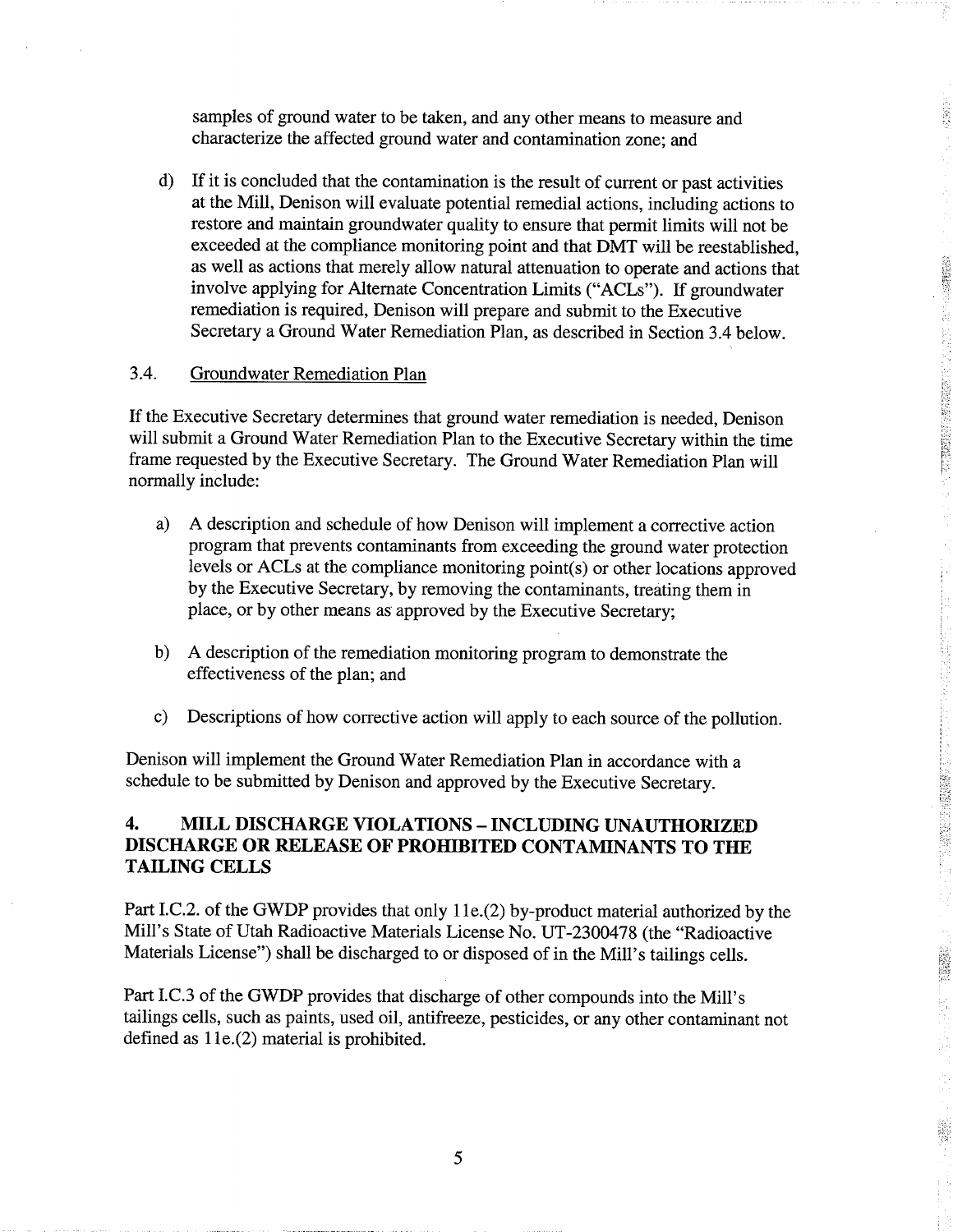In the event of any unauthorized disposal of contaminants or wastes (the "Unauthorized Materials") to the Mill's tailings cells, Denison will, subject to any specific requirements of the Executive Secretary as set forth in any notice, order, remediation plan or the equivalent, implement the following process:

#### 4.1 Notifications

- a) Upon discovery, the Mill Manager or RSO will be notified immediately; and
- $b)$ Denison will provide verbal notification to the Executive Secretary within <sup>24</sup> hours of discovery followed by a written notification within five days of discovery.

#### 4.2 Field Activities

- a) Upon discovery, Mill personnel will immediately cease placement of Unauthorized Materials into the Mill's tailings cells;
- $b)$ To the extent reasonably practicable and in a manner that can be accomplished safely, Mill personnel will attempt to segregate the Unauthorized Materials from other tailings materials and mark or record the location of the Unauthorized Materials in the tailings cells. If it is not reasonably practicable to safely segregate the Unauthorized Material from other tailings materials, Mill personnel will nevertheless mark or record the location of the Unauthorized Materials in the tailings cells
- $\mathbf{c}$ To the extent reasonably practicable and in a manner that can be accomplished safely, Mill personnel will attempt to remove the Unauthorized Material from the tailings cells; and
- $\mathbf{d}$ Denison will dispose of the Unauthorized Material under applicable State and Federal regulations

**SEAMS** 

4.3. Request for Approvals and/or Waivers

If it is not reasonably practicable to safely remove the Unauthorized Materials from the tailings cells, then Denison will:

- a) Submit a written report to the Executive Secretary analyzing the health, safety and environmental impacts if any associated with the permanent disposal of the Unauthorized Material in the Mill's tailings cells;
- $b)$ Apply to the Executive Secretary for any amendments that may be required to the GWDP and the Radioactive Materials License to properly accommodate the permanent disposal of the Unauthorized Material in the Mill's tailings cells in a manner that is protective of health, safety and the environment; and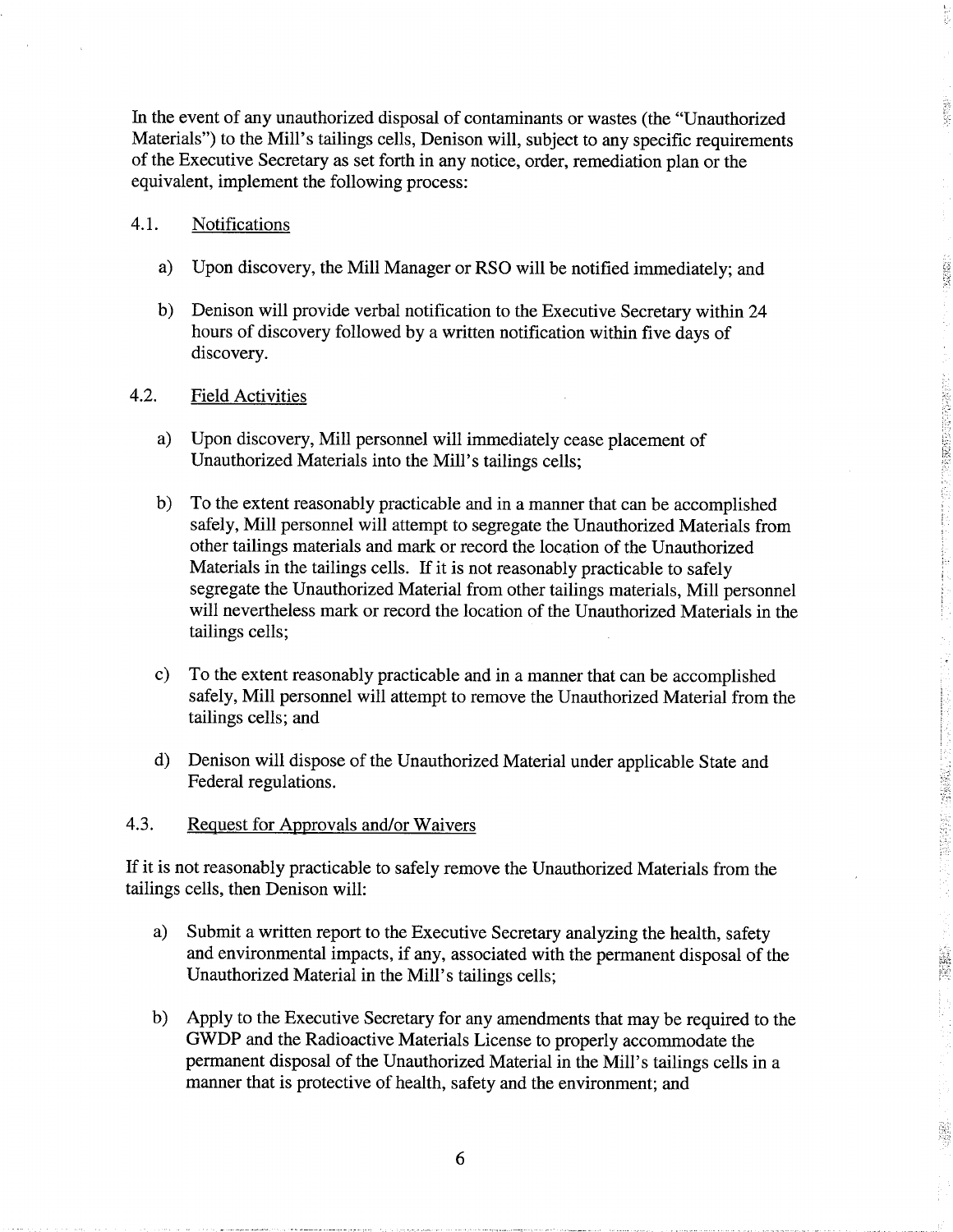Make all applications required under the United States Nuclear Regulatory  $\mathbf{c}$ Commission's ("NRC's") Non-11e. $(2)$  Disposal Policy, including obtaining approval of the Department of Energy as the long term custodian of the Mill's tailings, in order to obtain approval to permanently dispose of the Unauthorized Material in the Mill's tailings cells.

**READERS** 

1.48種の作品には1.15mgは機能の開発の

医心理的 医腹膜膜

#### 5. DMT VIOLATIONS

#### 5.1. Tailings Cell Wastewater Pool Elevation Above the Maximum Elevations

Part I.D.2 of the GWDP provides that authorized operation and maximum disposal capacity in each of the existing tailings cells shall not exceed the levels authorized by the Radioactive Materials License and that under no circumstances shall the freeboard be less than three feet, as measured from the top of the flexible membrane liner ("FML").

In the event that tailings cell wastewater pool elevation in any tailings cell exceeds the maximum elevations mandated by Part I.D.2 of the GWDP, Denison will, subject to any specific requirements of the Executive Secretary as set forth in any notice, order, remediation plan or the equivalent, implement the following process:

- Upon discovery, the Mill Manager or RSO will be notified immediately; a)
- b) Denison will provide verbal notification to the Executive Secretary within 24 hours of discovery followed by a written notification within five days of discovery;
- Upon discovery, Mill personnel will cease to discharge any further tailings to the  $\mathbf{c}$ ) subject tailings cell, until such time as adequate freeboard capacity exists in the subject tailings cell for the disposal of the tailings;
- $\mathbf{d}$ To the extent reasonably practicable, without causing a violation of the freeboard limit in any other tailings cell, Mill personnel will promptly pump fluids from the subject tailings cell to another tailings cell until such time as the freeboard limit for the subject tailings cell is in compliance. If there is no room available in another tailings cell, without violating the freeboard limit of such other cell, then, as soon as reasonably practicable, Mill personnel will cease to discharge any further tailings to any tailings cell until such time as adequate freeboard capacity exists in all tailings cells
- $e)$ If it is not reasonably practicable to pump sufficient solutions from the subject tailings cell to another tailings cell, then the solution levels in the subject tailings cell will be reduced through natural evaporation; and

 $\overline{7}$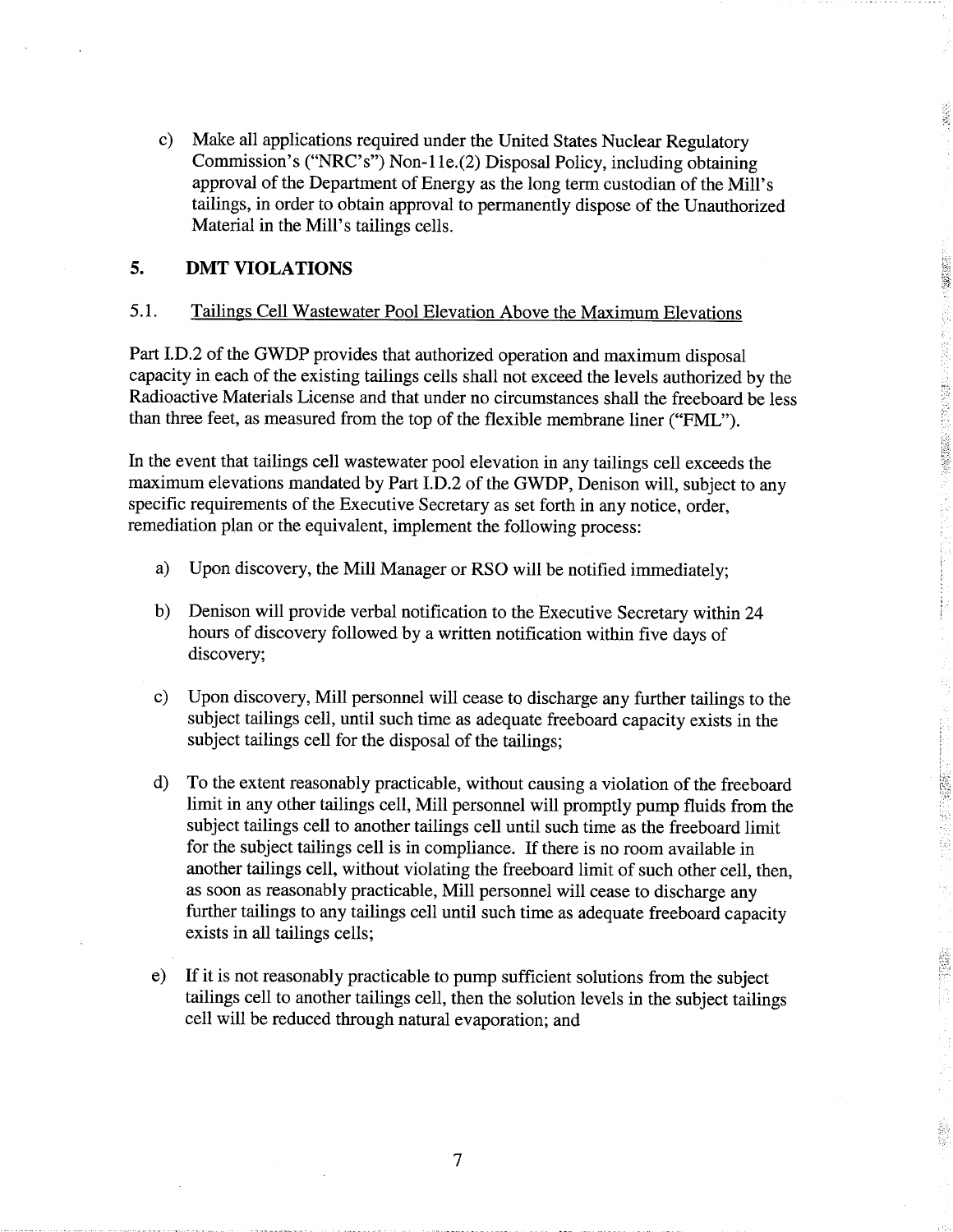$\mathbf{f}$ Denison will perform a root cause analysis of the exceedance and will implement new procedures or change existing procedures to minimize the chance of recurrence

#### 5.2. Excess Head in Tailings Cells 2 and 3 Slimes Drain Systems

Part I.D.3.b)1) of the GWDP provides that Denison shall at all times maintain the average wastewater head in the slimes drain access pipe in Cell 2 to be as low as reasonably achievable, in accordance with a DMT Monitoring Plan approved by the Executive Secretary pursuant to Part I.H.13 of the GWDP, and that for Cell 3, this requirement shall apply only after initiation of de-watering operations

医尾燕属

In the event that the average wastewater head in the slimes drain access pipe for Cell 2 or, after initiation of de-watering activities, Cell 3 exceeds the levels specified in the DMT Monitoring Plan, Denison will, subject to any specific requirements of the Executive Secretary as set forth in any notice, order, remediation plan or the equivalent, implement the following process

- Upon discovery, the Mill Manager or RSO will be notified immediately; a)
- $b)$ Mill personnel will promptly pump the excess fluid into an active tailings cell, or other appropriate containment or evaporation facility approved by the Executive Secretary;
- $\mathbf{c}$ ) If the exceedance is the result of equipment failure, Mill personnel will attempt to repair or replace the equipment
- d) If the cause of the exceedance is not rectified within 24 hours, Denison will provide verbal notification to the Executive Secretary within the ensuing 24 hours followed by a written notification within five days; and
- If not due to an identified equipment failure, Denison will perform a root cause  $e)$ analysis of the exceedance and will implement new procedures or change existing procedures to minimize the chance of a recurrence.

### 5.3 Excess Elevation For Tailings Solids

Part I.D.3 b)2) of the GWDP provides that upon closure of any tailings cell, Denison shall ensure that the maximum elevation of the tailings waste solids does not exceed the top of the FML

In the event that, upon closure of any tailings cell, the maximum elevation of the tailings waste solids exceeds the top of the FML, Denison will, subject to any specific requirements of the Executive Secretary as set forth in any notice, order, remediation plan or the equivalent, implement the following process: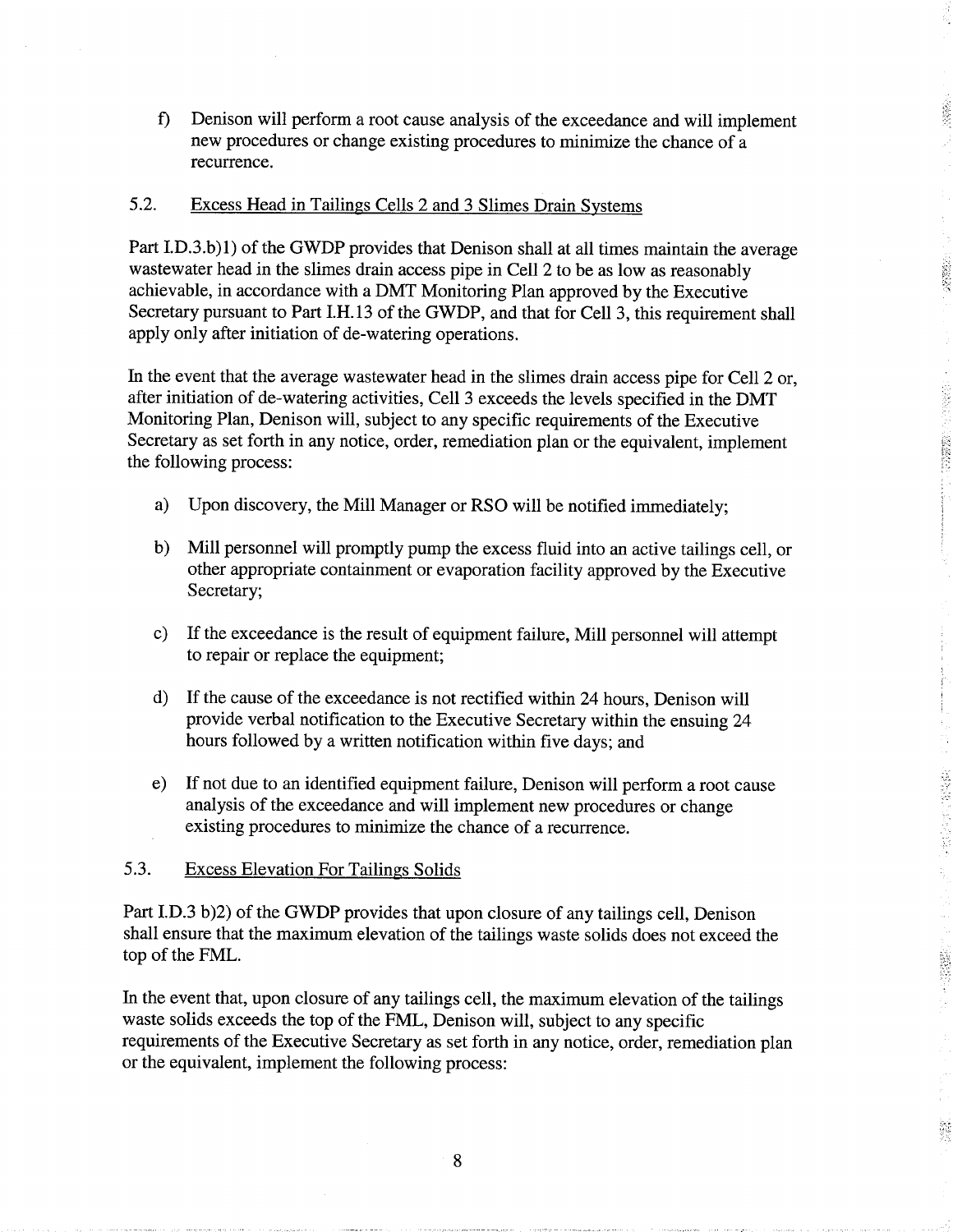- a) Upon discovery, the Mill Manager or RSO will be notified immediately;
- Denison will provide verbal notification to the Executive Secretary within <sup>24</sup>  $b)$ hours of discovery followed by a written notification within five days of discovery;
- $\mathbf{c}$ ) To the extent reasonably practicable, without causing a violation of the freeboard limit in any other tailings cell, Mill personnel will promptly remove tailings solids from the subject tailings cell to another tailings cell, or other location approved by the Executive Secretary, until such time as the maximum elevation of the tailings waste solids in the subject tailings cell does not exceed the top of the FML; and

200000

(注意表示), 1992年(1992年)

深深

 $\mathbf{d}$ Denison will perform a root cause analysis of the exceedance and will implement new procedures or change existing procedures to minimize the chance of recurrence

#### 5.4 Roberts Pond Wastewater Elevation

Part I.D.3 c) of the GWDP provides that the Permittee shall operate Roberts Pond so as to provide a minimum 2-foot freeboard at all times and that under no circumstances shall the water level in Roberts Pond exceed an elevation of 5,624 feet above mean sea level.

In the event that the wastewater elevation exceeds this maximum level, Denison shall remove the excess wastewater and place it into containment in Tailings Cell 1 within 72 hours of discovery, as specified in Part I.D.3 c) of the GWDP.

In the event that, Denison fails to so remove any such excess wastewater, Denison will, subject to any specific requirements of the Executive Secretary as set forth in any notice order, remediation plan or the equivalent, implement the following process:

- a) Upon discovery, the Mill Manager or RSO will be notified immediately; and
- Denison will provide verbal notification to the Executive Secretary within 24  $b)$ hours of discovery followed by a written notification and proposed corrective actions within five days of discovery

### 5.5 Feedstock Storage Area

Part I.D.3. d) of the GWDP provides that open-air or bulk storage of all feedstock materials at the Mill facility awaiting Mill processing shall be limited to the eastern portion of the Mill site area described in Table 4 of the GWDP, and that storage of feedstock materials at the facility outside that area shall be performed and maintained only in closed, water-tight containers.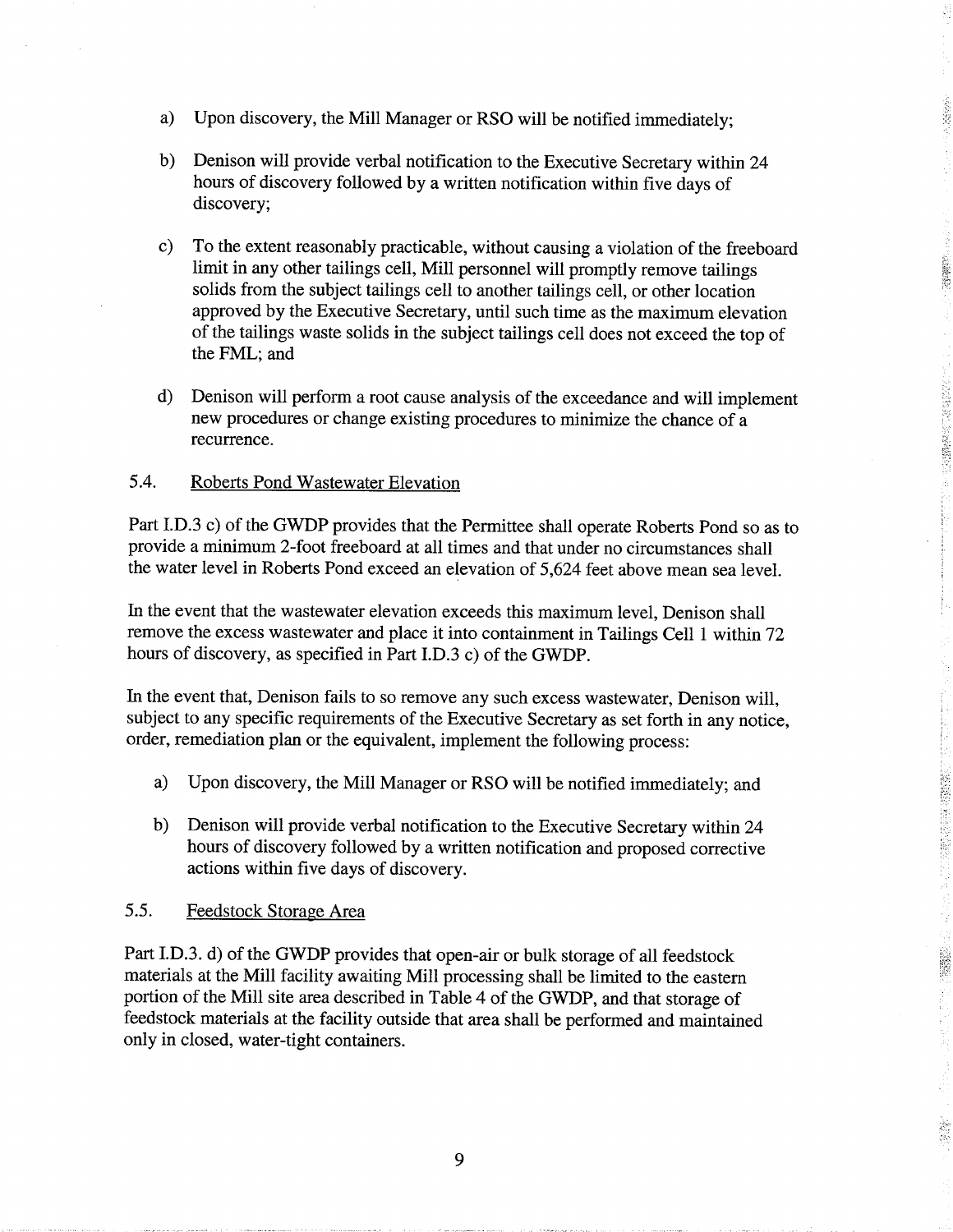In the event that, storage of any feedstock at the Mill is not in compliance with the requirements specified in Part I.D.3. d) of the GWDP, Denison will, subject to any specific requirements of the Executive Secretary as set forth in any notice, order, remediation plan or the equivalent, implement the following process:

- Upon discovery, the Mill Manager or RSO will be notified immediately; a)
- b) Denison will provide verbal notification to the Executive Secretary within 24 hours of discovery followed by a written notification within five days of discovery;
- Mill personnel will:  $\mathbf{c}$ 
	- move any open-air or bulk stored feedstock materials to the portion of the Mill site area described in Table 4 of the GWDP; ii) move any open-air or bulk stored feedstock materials to the portion o<br>Mill site area described in Table 4 of the GWDP;<br>(ii) ensure that any feedstock materials that are stored outside of the area

- 大学は、「大学の研究を学びる」

**NEWS** 

2000000

- described in Table 4 of the GWDP are stored and maintained in closed. water-tight containers; and
- (iii) to the extent that any such containers are observed to be leaking, such leaking containers will be placed into watertight over-pack containers and any impacted soils will be removed and will be deposited into the Mill's active tailings cell; and
- Denison will perform a root cause analysis of the non-compliant activity and will  $\mathbf{d}$ implement new procedures or change existing procedures to minimize the chance of a recurrence.

#### 5.6 Mill Site Chemical Reagent Storage

Part I.D.3. e) of the GWDP provides that for all chemical reagents stored at existing storage facilities, Denison shall provide secondary containment to capture and contain all volumes of reagent(s) that might be released at any individual storage area, and that for any new construction of reagent storage facilities, the secondary containment and control shall prevent any contact of the spilled reagent with the ground surface

In the event that Denison does not provide the required secondary containment required under Part I.d.3. e) of the GWDP, Denison will, subject to any specific requirements of the Executive Secretary as set forth in any notice, order, remediation plan or the equivalent, implement the following process:

- $a)$ Upon discovery, the Mill Manager or RSO will be notified immediately;
- $b)$ Denison will provide verbal notification to the Executive Secretary within 24 hours of discovery followed by a written notification within five days of discovery; and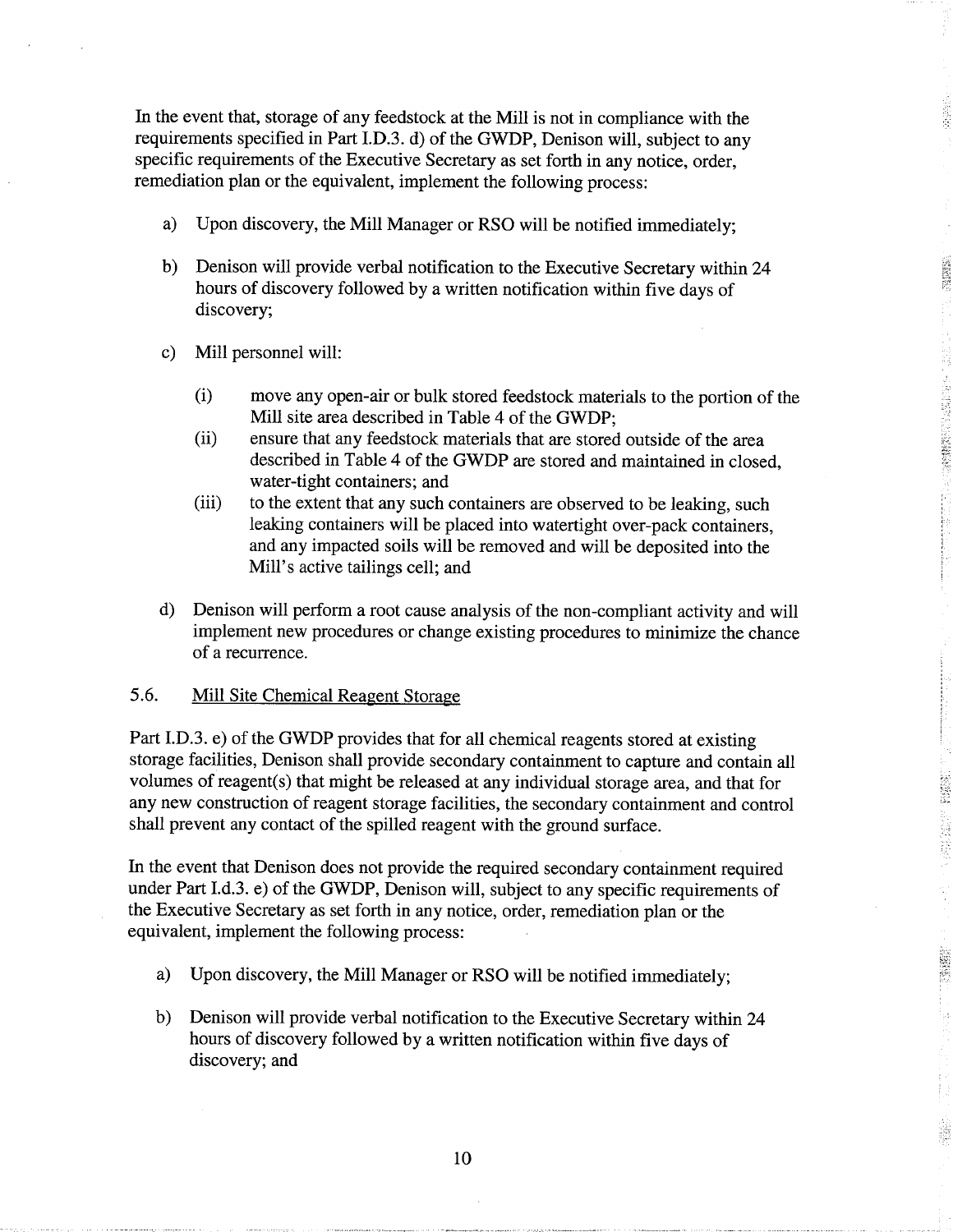Denison will promptly remediate any spilled re-agent resulting from the failure to  $\mathbf{c}$ ) provide the required secondary containment under Part I.d.3.e) of the GWDP, by removal of the contaminated soil and disposal in the active tailings cell

Ę

**SERVENT** 

**ASSES** 

**不在在 医传染器** 

쵧

### 5.7. Failure to Construct as per Approval

Part I.D.4 of the GWDP provides that any construction, modification, or operation of new waste or wastewater disposal, treatment, or storage facilities shall require submittal of engineering design plans and specifications, and prior Executive Secretary review and approval, and that a Construction Permit may be issued.

In the event that, any new waste or wastewater disposal, treatment, or storage facilities are constructed at the Mill facility without obtaining prior Executive Secretary review and approval, or any such facilities are not constructed in accordance with the provisions of any applicable Construction Permit, Denison will, subject to any specific requirements of the Executive Secretary as set forth in any notice, order, remediation plan or the equivalent, implement the following process:

- Upon discovery, the Mill Manager or RSO will be notified immediately; and a)
- Denison will provide verbal notification to the Executive Secretary within 24 b) hours of discovery followed by a written notification and proposed corrective actions within five days of discovery

### 5.8 Failure to Comply with Stormwater Management and Spill Control Requirements

Part I.D.8 of the GWDP provides that Denison will manage all contact and non-contact stormwater and control contaminant spills at the Mill facility in accordance with an approved Stormwater Best Management Practices Plan, pursuant to Part I.H.17 of the GWDP

In the event that any contact or non-contact stormwater or contaminant spills are not managed in accordance with the Mill's approved Stormwater Best Management Practices Plan, Denison will, subject to any specific requirements of the Executive Secretary as set forth in any notice, order, remediation plan or the equivalent, implement the following process

- $a)$ Upon discovery, the Mill Manager or RSO will be notified immediately;
- $b)$ Denison will provide verbal notification to the Executive Secretary within <sup>24</sup> hours of discovery followed by a written notification and proposed corrective actions within five days of discovery; and
- $\mathbf{c}$ To the extent still practicable at the time of discovery, Denison will manage any such contaminant spill in accordance with the Mill's approved Stormwater Best Management Practices Plan. To the extent it is no longer practicable to so